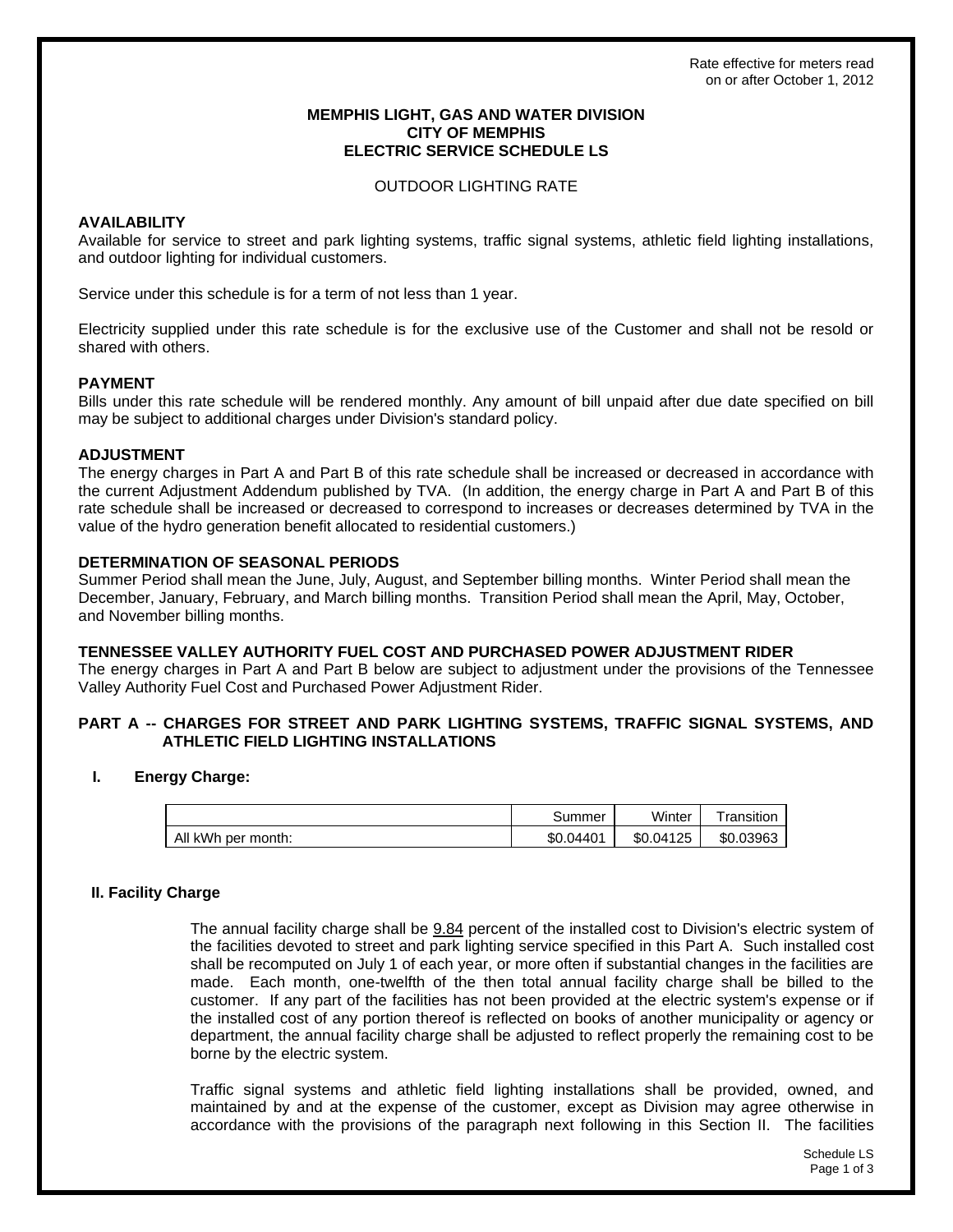necessary to provide service to such systems and installations shall be provided by and at the expense of Division's electric system, and the annual facility charge provided for first above in this Section II shall apply to the installed cost of such facilities.

When so authorized by policy duly adopted by Division's governing board, traffic signal systems and athletic field lighting installations may be provided, owned, and maintained by Division's electric system for the customer's benefit. In such cases Division may require reimbursement from the customer for a portion of the initial installed cost of any such system or installation and shall require payment by the customer of a facility charge sufficient to cover all of Division's costs (except reimbursed costs), including appropriate overheads, of providing, owning, and maintaining such system or installation; provided that, for athletic field lighting installations, such facility charge shall in no case be less than 12 percent per year of such costs. Said facility charge shall be in addition to the annual facility charge on the facilities necessary to provide service to such system or installation as provided for in the preceding paragraph. Replacement of lamps and related glassware for traffic signal systems and athletic field lighting installations provided under this paragraph shall be paid for under the provisions of paragraph A in Section IV.

**III. Customer Charge** -Traffic Signal Systems and Athletic Field Lighting Installations.

Division shall apply a uniform monthly customer charge of \$2.71 for service to each traffic signal system or athletic field lighting installation.

# **IV. Replacement of Lamps and Related Glassware** -Street and Park Lighting

Customer shall be billed and shall pay for replacements as provided in paragraph B below, which shall be applied to all service for street and park lighting.

A. Division shall bill the customer monthly for such replacements during each month at Division's cost of materials, including appropriate storeroom expense.

B. Division shall bill the customer monthly for one-twelfth of the amount by which Division's cost of materials, including appropriate storeroom expense, exceeds the product of 3 mills multiplied by the number of kilowatt-hours used for street and park lighting during the fiscal year immediately preceding the fiscal year in which such month occurs.

# **METERING**

For any billing month or part of such month in which the energy is not metered or for which a meter reading is found to be in error or a meter is found to have failed, the energy for billing purposes for that billing month or part of such month shall be computed from the rated capacity of the lamps (including ballast) plus 5 percent of such capacity to reflect secondary circuit losses, multiplied by the number of hours of use.

### **REVENUE AND COST REVIEW**

Division's costs of providing service under Part A of this rate schedule are subject to review at any time and from time to time to determine if Division's revenues from the charges being applied are sufficient to cover its costs. (Such costs, including applicable overheads, include, but are not limited to, those incurred in the operation and maintenance of the systems provided and those resulting from depreciation and payments for taxes, tax equivalents and interest.) If any such review discloses that revenues are either less or more than sufficient to cover said costs, Division shall revise the above facility charges so that revenues will be sufficient to cover said costs. Any such revision of the annual facility charge provided for first above in Section II of Part A of this rate schedule shall be by agreement between Division and TVA.